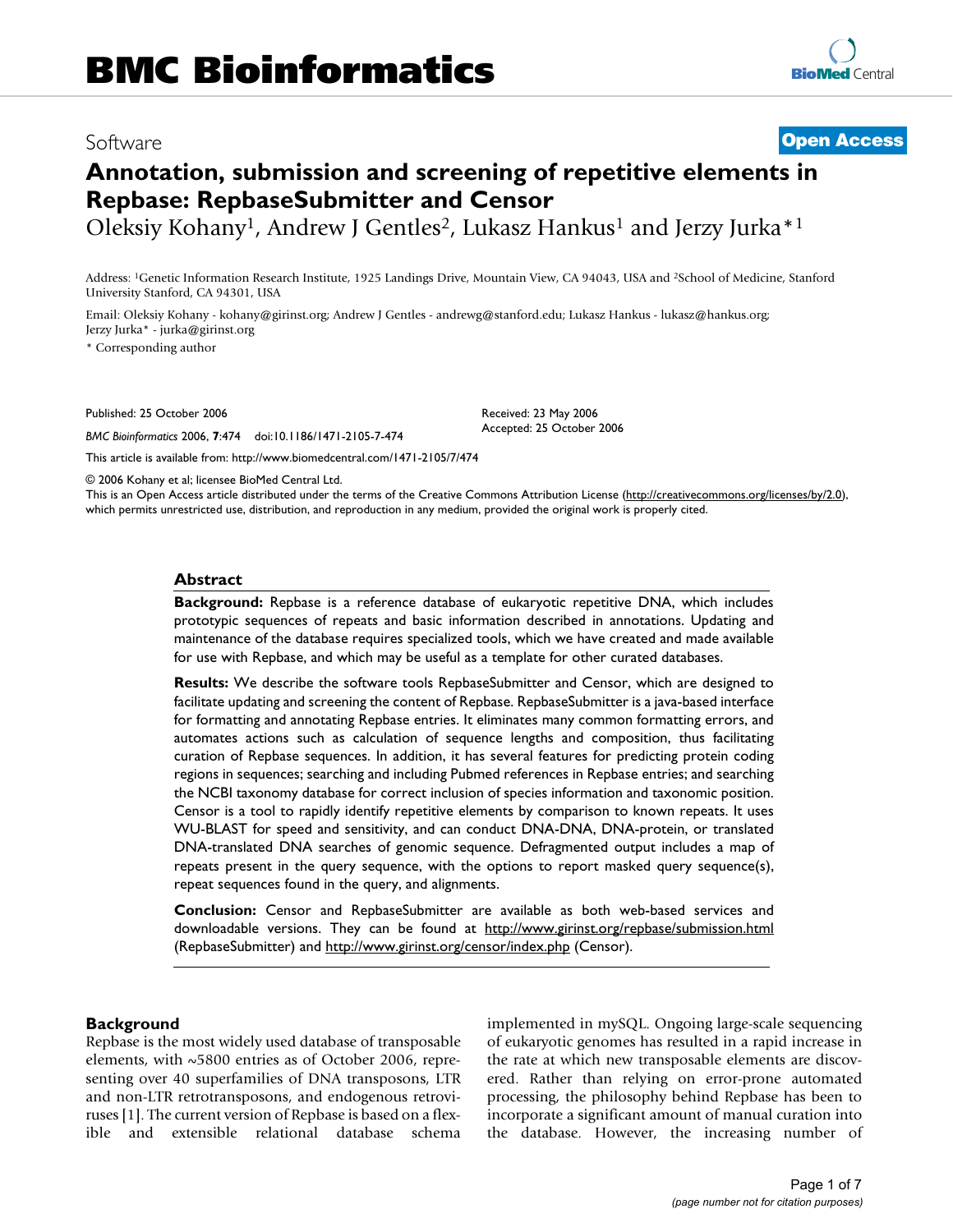sequences to be annotated and entered led us to develop a standardized submission interface that external users can use to provide information on their sequences, with a minimum of subsequent reformatting being necessary.

Repbase is primarily being used for screening and annotation of genomic DNA. Censor was the first program for Repbase-based repeat detection and masking, originally released in 1994 and later published [2]. Its major drawback was inefficient implementation of the Smith-Waterman algorithm and, therefore, the publicly accessible Censor server ran exclusively on specialized Paracel hardware. In the meantime, other programs, notably Repeat-Masker [3,4], and *blaster* [5] became available. RepeatMasker uses a customized version of the Repbase library that can sometimes have significant differences from the original Repbase submission. Furthermore, Censor can be used to search DNA sequences against a library of proteins, or translated nucleotide sequences.

Manual curation of databases has both advantages and drawbacks compared to automated processing. Automatic annotation has the significant advantage of much higher potential throughput, freedom from user error, and elimination of unintended bias in the processing. On the other hand, it is hard to anticipate every contingency in, for example, correct reconstruction of consensus sequences. A particular problem with automated reconstruction of transposable elements is over-fragmentation, where algorithms do not correctly assemble related parts of an element into a complete consensus. The principal source of mistakes in manual curation is user error in entering data. All complex data such as taxonomy, literature references, transposable element classifications are potentially problematic, since simple misspellings can render a database entry unretrievable based on exact string-based searches.

For these reasons, we have chosen to adopt a hybrid approach: keeping the positive aspects of manual curation, while attempting to eliminate the most common sources of user-supplied errors, by automating the import and annotation of complex, but well-defined information including taxonomic information, referencing, etc. The purpose of RepbaseSubmitter is to provide an easy to use interface that permits flexibility in annotation, while at the same time reducing the scope for mistakes in the manual curation process.

#### **Implementation** *RepbaseSubmitter*

RepbaseSubmitter is implemented in Java (requires Java Virtual Machine version 1.5 or above). The interface is structured around six data entry pages, together with an initialization page for creating a new entry, and a final submission page for performing checks and submitting to

Repbase. New entries are not directly entered into Repbase, but are submitted to a review database for editorial approval and additional curation.

### *Censor*

The new version of Censor described here uses an unaltered version of Repbase (as well as user-supplied libraries if desired), and is composed of Perl and C++ modules for identification of both interspersed and tandem repeats using similarity searches. Censor analyzes DNA/RNA sequences for repeats and provides a description of repetitive elements from their Repbase Update annotation [1]. Censor can optionally use either WU-BLAST or NCBI BLAST as its search engine, and can perform both direct NA-NA searches, as well as any combination of protein-NA or translated NA searches using the appropriate BLAST modules.

The downloadable version of Censor can be installed on virtually any UNIX system (including Mac OSX) with Perl and a C++ compiler, that has WU-BLAST or NCBI BLAST installed. It can also utilize symmetric multiprocessor machines. Censor uses BLAST to detect similarity between repeat libraries and nucleic acid (NA) or protein sequences. For simple NA-NA searches, BLASTN is used (the default). For more sensitive detection of distantlyrelated protein coding sequences, a six-frame search (using TBLASTX) or protein-NA search (TBLASTN) is available. Censor offers three sensitivity modes: normal, rough and sensitive, each offering a different balance of sensitivity and speed. The difference in performance is determined by the BLAST search parameters (see Additional file 1). Censor automatically determines the type (NA or protein) of input sequences by calculating base composition, and calls the appropriate BLAST program, although this behavior can be overridden as described below. Censor relies on some standard UNIX system commands. For that reason a Unix/Linux operating system is required. Censor requires Perl to work, which is standard on most UNIX systems. WU-BLAST (recommended) or NCBI-BLAST is required to perform searches. If the BLAST installation directory is on the user's path, the configuration script will automatically detect it and assign corresponding variables. Otherwise, users must manually edit the header of Censor's main script to provide this information. GCC or another C++ compiler, and "make' utility, are required to build the Censor distribution.

#### **Results and discussion** *RepbaseSubmitter*

At all stages of data entry using the submission interface, required fields are indicated by boxes highlighted in red. Although the data entry forms can be accessed in any order, if required information is omitted, the program will not allow the user to proceed until it has been entered.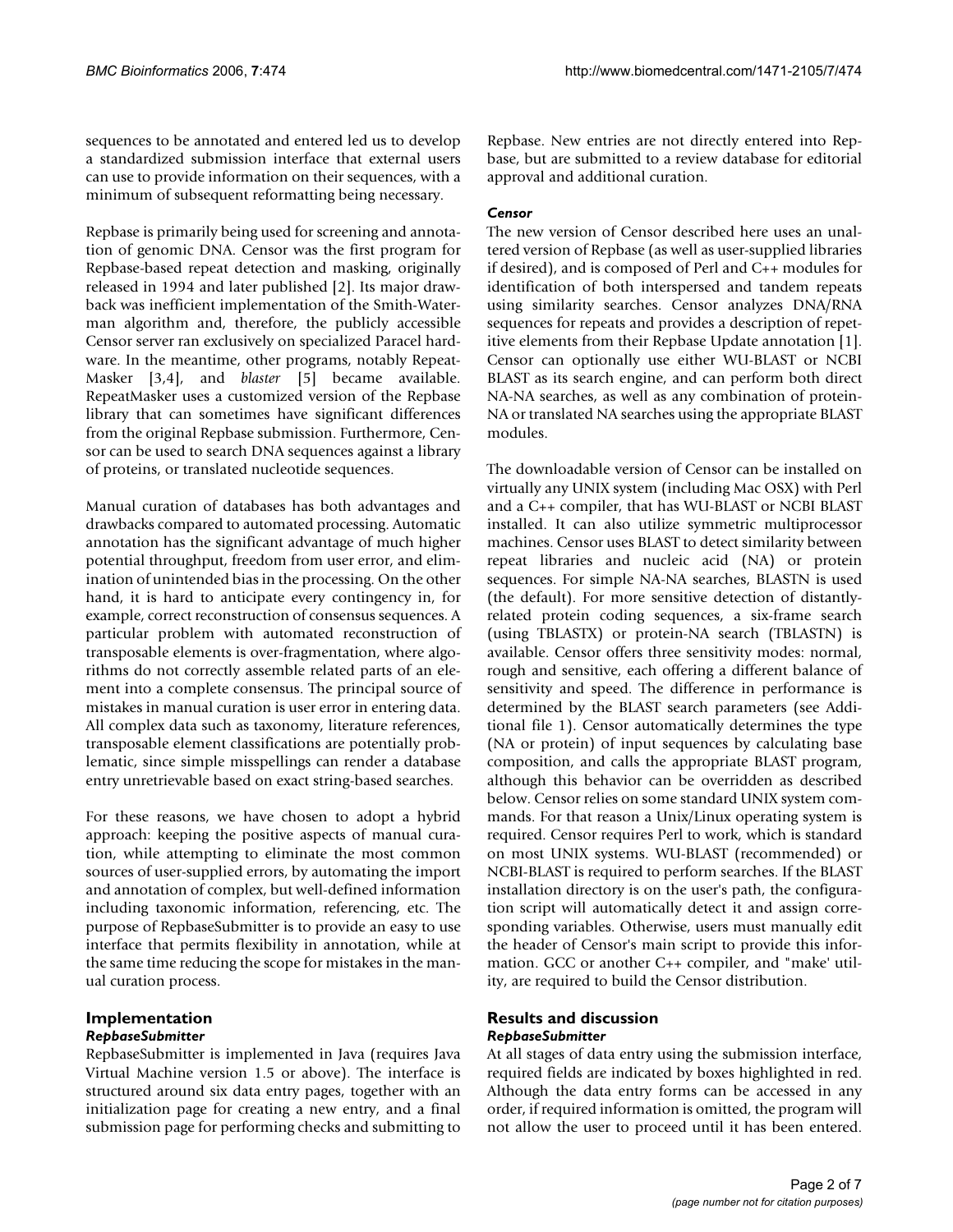The entry forms of RepbaseSubmitter, and the main information that can be entered through them, are summarized in Table 1. The Initialization (**Select**) page allows the user to begin creation of a new Repbase sequence by loading data from a pre-existing file, or by starting with a completely blank template. After this initial selection, the **Summary** data entry page is displayed. The primary fields required for creation of a new entry include a Repbase accession number. The format of accession numbers is not fixed, and is user-defined; however, it must be unique. This Repbase identifier can be considered analogous to a HUGO gene name, rather than an abstract database entity such as a Genbank accession number. There is no currently accepted standard of assigning of names to transposable elements. However, this topic was the subject of a recent special working group (Asilomar Conference on "Genomic Impact of Transposable Elements", Asilomar, USA, Mar 31 – Apr 4, 2006). The Summary page also requires a description of the sequence being submitted. Ideally this is a succinct outline of the sequence type and nature, for example "L1-1\_MD: a young L1 element from Monodelphis domestica – consensus sequence". A comments section is also available for a more detailed description of the sequence, and is not limited in scope. Examples of such information might include number of copies of the sequence in a genome; age distribution of transposable elements (e.g. the mean similarity of copies to the consensus sequence); relationship of this sequence to other transposable elements that may be of interest; etc. Finally, it is possible to specify free-form keywords which provide pertinent information specific to this sequence. Repbase entries can be searched by keyword, so a user may wish to specify information such as characterization of protein coding domains present in the sequence (e.g. reverse transcriptase, endonuclease). The keyword field is also used internally by Repbase to indicate links to corresponding RepeatMasker library entries. The Summary page also notes the IP address of the computer submitting the data to Repbase – this is not user-editable.

The **Organism** entry page ensures that correct taxonomy of entries is maintained; both at the level of species, and for classes of repeat element. As species name is typed, RepbaseSubmitter dynamically searches the NCBI taxonomy tree [6] and lists matching entries. The species can be selected from the list as soon as the correct one appears, or can be typed fully – the more of the species name that is typed, the narrower the list presented. Once a specific species has been selected, the interface pulls the correct taxonomic classification from the NCBI Taxonomy database, and enters this information in the relevant field. In addition, this section of the interface facilitates correct classification of transposable entries. The current classification scheme implemented in Repbase is given in Table 2, however the scheme is transparently extensible as new superfamilies of transposable element are identified. The status of the sequence as an autonomous or non-autonomous element can also be specified at this point. If non-autonomous, the corresponding mobilizing element may be indicated.

The **Sequence** entry page is the simplest, and requires only the sequence data to be input. If a DNA or RNA sequence was loaded from file at the initial entry creation page, it will be displayed here. Otherwise, sequence data can be cut-and-pasted into the window. The base count and composition of the sequence is automatically updated and entered. Sequences can also be complemented, if it is determined that the other strand is more appropriate (for example, if it encodes proteins for autonomous elements).

Autonomous transposable elements encode proteins such as transposase, reverse transcriptase, endonucleases, etc. This information is often of interest to researchers using Repbase, and the **Proteins** interface (shown in Fig. 1) provides a convenient way for identification and annotation of open reading frames (ORFs) in the sequence. Multiple proteins can be specified for the same Repbase entry, and therefore it is necessary to supply a unique Repbase protein identifier. One is generated automatically for each

| Data Entry Form | <b>Purpose</b>                                                                                                                      |  |  |  |  |  |  |  |
|-----------------|-------------------------------------------------------------------------------------------------------------------------------------|--|--|--|--|--|--|--|
| Select          | Initialization page                                                                                                                 |  |  |  |  |  |  |  |
| Summary         | Specification of entry Accession, Keywords, Definition, Comments                                                                    |  |  |  |  |  |  |  |
| Sequence        | Entry of sequence, calculation of DNA content and lengths                                                                           |  |  |  |  |  |  |  |
| Organism        | Source organism/taxonomy; classification based on current Repbase structure                                                         |  |  |  |  |  |  |  |
| Protein         | Specification of coding regions: prediction of ORFs, annotation on DNA sequence, comments describing protein features/<br>functions |  |  |  |  |  |  |  |
| References      | Relevant references to primary literature or databases (Repbase or external such as Genbank, EMBL)                                  |  |  |  |  |  |  |  |
| Release         | Repbase release, relevant database accessions; consensus references                                                                 |  |  |  |  |  |  |  |
| Submission      | Display of final version prior to submission, perform final checks, submit to relational database for review                        |  |  |  |  |  |  |  |

#### **Table 1: Data entry pages in RepbaseSubmitter.**

The seven main forms presented by RepbaseSubmitter are listed with their title, and a summary of the information which can be entered.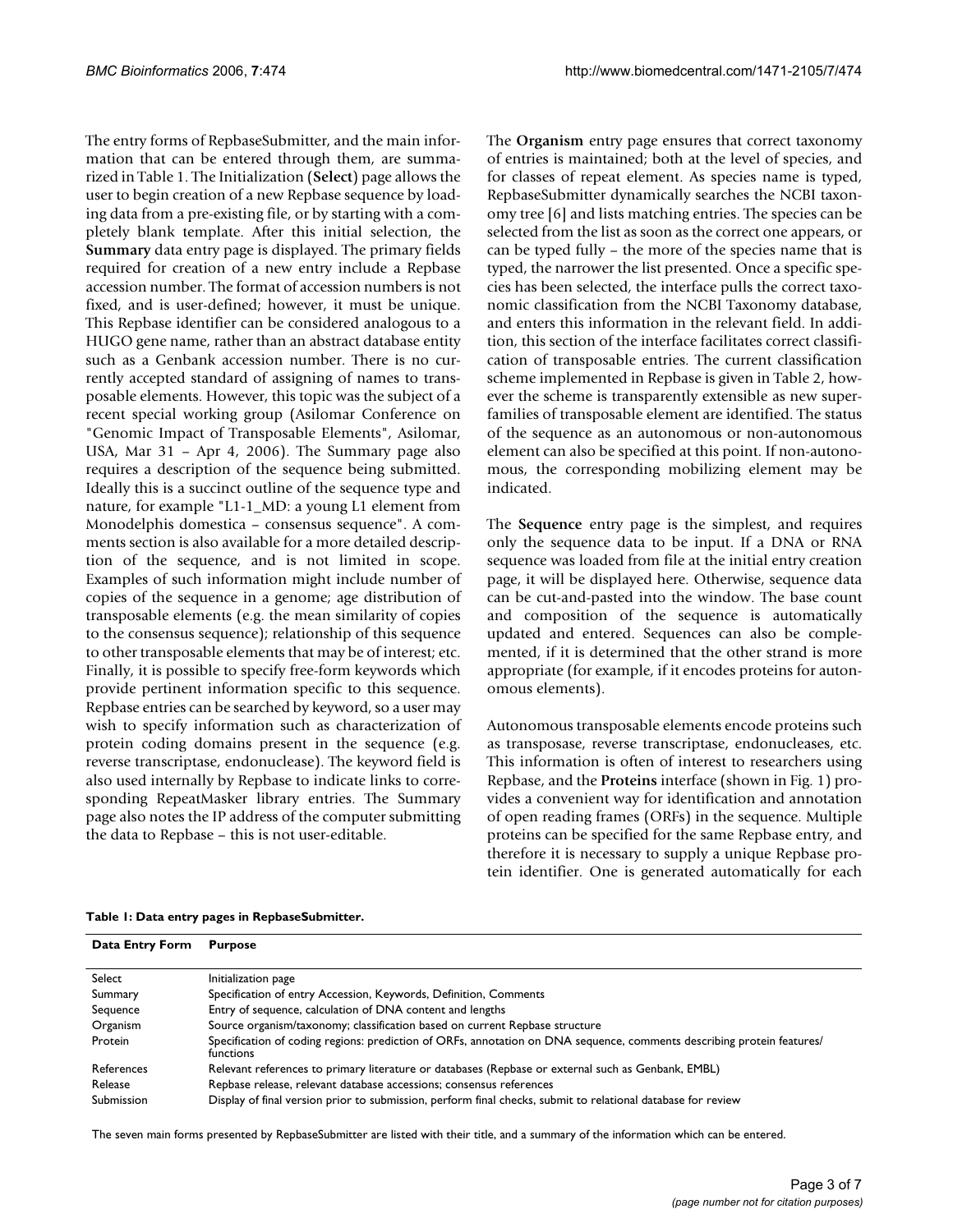| <b>Major Class</b>              | <b>Superfamilies</b>                                                                                               |  |  |  |  |  |  |
|---------------------------------|--------------------------------------------------------------------------------------------------------------------|--|--|--|--|--|--|
| <b>DNA</b> transposons          | Mariner, hAT, MuDR, EnSpm, piggyback, P, Merlin, Harbinger, Transib, Novosib, Mirage, Helitron, Polinton, Rehavkus |  |  |  |  |  |  |
| <b>LTR</b> retrotransposons     | Gypsy, Copia, DIRS, BEL                                                                                            |  |  |  |  |  |  |
| <b>Endogenous retroviruses</b>  | ERVI. ERV2. ERV3                                                                                                   |  |  |  |  |  |  |
| <b>Non-LTR</b> retrotransposons | LINEI (LI), RTE-1, CRE, CRI (LINE3), I, Jockey, NeSL, R2, R4, Rex1, Randl, Penelope                                |  |  |  |  |  |  |
| Caulimoviridae                  |                                                                                                                    |  |  |  |  |  |  |
| Simple repeat                   | Satellites (SAT, MSAT)                                                                                             |  |  |  |  |  |  |
|                                 |                                                                                                                    |  |  |  |  |  |  |

**Table 2: Current Repbase schema for transposable element classification.**

Repbase currently recognizes over 40 superfamilies of transposable/repetitive element. The major classes and superfamilies are listed here. The underlying relational database structure of Repbase allows easy addition and modification of the classification scheme, based on currently accepted conventions.

ORF added – users may choose to specify their own identifier, but it must be unique in Repbase, and will be checked at the final stage before upload to the review database. A comment field is associated with each protein entry on a sequence. Coordinates of coding regions can be entered manually, and the corresponding region will be translated and entered as the coding sequence. However a useful feature of the Protein annotation page is the ability to predict ORFs. Upon selecting the "Predict" option on this page, the user is prompted to specify how many ORFs, *N*, are anticipated. The program will graphically display the *N* longest ORFs on all strands, along with their corresponding coordinates in the sequence. The user can select an ORF to add to the Repbase entry as a putative protein coding region; in addition, several fragments of ORFs can be merged together as one coding region if it is anticipated that they are part of the same protein. This is generally only recommended if resulting gaps are small. Finally, an option is provided to truncate a specified coding region to the first occurring Methionine.

An important feature of Repbase is the ability to supply references to appropriate scientific literature, or to other Repbase entries and other databases. The submission interface facilitates both types of referencing. References to scientific literature can be added manually i.e. by supplying authors, title, journal etc. in the normal manner; however, in this case entries are not automatically verified in any way. As an alternative, RepbaseSubmitter provides an "Import" option on the **References** entry page. This allows users to specify partial information such as author names, article title, journal name, and then search the NCBI Pubmed database [7]. A list of matching references is returned, and multiple selections can be made from this list and included in the Repbase entry. In this way, references to literature will correspond exactly to how they appear in Pubmed, which can substantially eliminate errors due to mistyping of reference information. In some cases, a particular reference may only apply to part of a sequence. This is often true if the sequence currently being entered is an extension of a previously-existing partial Repbase entry; or if the element being annotated combines information that has been reported fragmentarily in multiple locations. A reference may also be to another database such as Genbank or EMBL, or to another Repbase entry. In this case, the user needs to supply the author information manually. If the creation of this Repbase entry represents new work, the user will generally want to supply a title, and submit it to Repbase Reports. Entries already described in another publication should be directed to Repbase Update. Repbase Reports provides a medium for publication of novel transposable elements in an online journal form, so that the work may be referred to in other publications. Finally, the Reference page provides an option for "Free Text" references, for those cases which do not correspond to traditional journal references, or links to those databases specifically recognized by Repbase.

The **Release** and Accessions page summarizes the information supplied on the References page, primarily to allow selection of a primary reference for sequences which are consensi. Additionally, it is possible to specify a "creation date" for this Repbase entry (generally the current date); and a "last update" which will be the same as the creation data for a new sequence, but may be different if this is a refinement of a pre-existing Repbase element. This section is also the appropriate place to specify accession number(s) linking to other databases (Genbank etc.) – one accession number will be the *primary accession* for the sequence.

The last screen of the submission interface is for actual submission to the Repbase review database. The database entry as it will appear in native Repbase (EMBL) format is displayed, and may be saved to a file. Upon selecting "submit", the entry is checked for correct formatting, and basic consistency such as unique Repbase accession and sequence information; and is then entered into the mySQL database for approval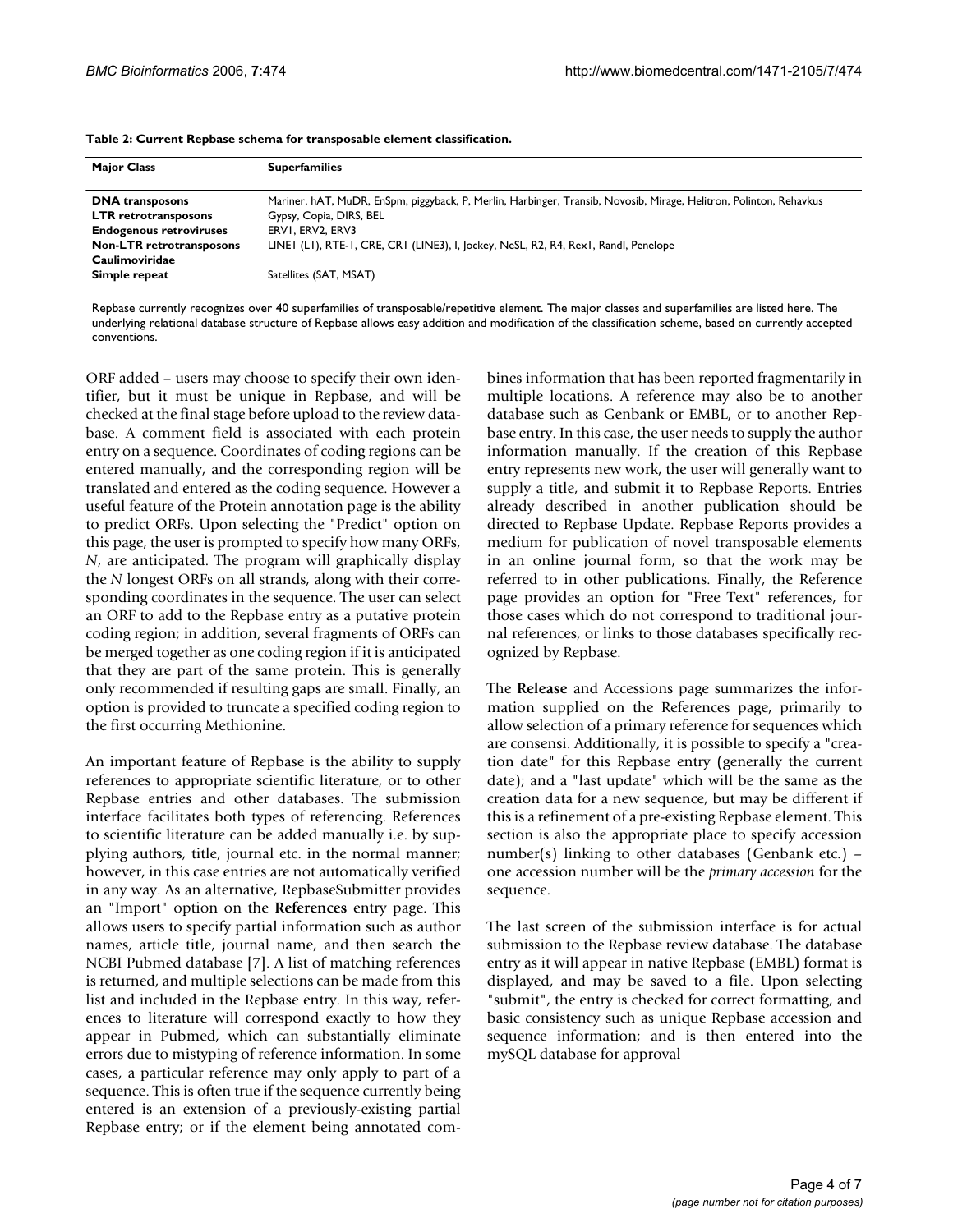

#### **Figure 1**

**Protein annotation entry form of RepbaseSubmitter**. The protein prediction sub-window is also shown, showing how ORFs can be predicted and merged into a predicted protein for annotation on the nucleotide sequence. The bottom of the main window shows access buttons for each entry page of the program. RepbaseSubmitter is written in java, and can run on any system with an installed Java Virtual Machine of version 1.5 or above.

#### **Censor**

#### *Pre-processing of data*

Before performing each search, input data is checked and formatted. Censor automatically chops long sequences into smaller fragments to reduce BLAST memory requirements and to facilitate splitting of jobs on multiple processor machines. Base composition is calculated for query and database sequences, and based on the total percentage of ATCGN bases, Censor decides whether each sequence is nucleotide or protein. This information is used in automatic selection of the BLAST search program – BLASTN, BLASTP, BLASTX or TBLASTN. In order to run a translated versus translated search of nucleotide against nucleotide sequences, TBLASTX must be specified as the search program (otherwise BLASTN is used). By default, simple tandem repeats are masked using filter modules prior to similarity searching, to prevent false hits. Two approaches are available for dealing with simple repeats. The built-in BLAST filters, SEG and DUST, can be applied in initial sequence processing. However this prevents identification of simple repeats in the Censor output. Another approach is to mask them by first BLASTing the query sequence against a library of simple repeats, which is included with the Censor distribution. In this case simple repeats will be reported in the program's output. Both filtering functions can be disabled if required, but this is not recommended, since it can lead to a significant proportion of false hits between the query sequence and simple repeats that are internal parts of repetitive elements curated in Repbase. However, disabling *annotation* of simple repeats can lead to a significant decrease in overall processing time.

#### *Similarity searching*

In the main search phase, Censor uses BLAST to compare the input sequence to annotated repetitive elements in Repbase, or a custom user-supplied library. There are two separately developed and maintained versions of BLAST available: WU-BLAST, copyrighted and maintained by Washington University [8], and a free version developed by NCBI [9]. Both versions have their advantages and disadvantages. WU-BLAST is faster than NCBI BLAST, and has more options, making it very flexible. However WU-BLAST requires licensing from commercial companies and academic users (this can be done online for the latter), while NCBI BLAST is free for all users. As a result, we created two versions of standalone Censor, with parameters optimized for each version of BLAST. A web-based Censor server is also available, which uses WU-BLAST solely. The default WU-BLAST parameters for Censor's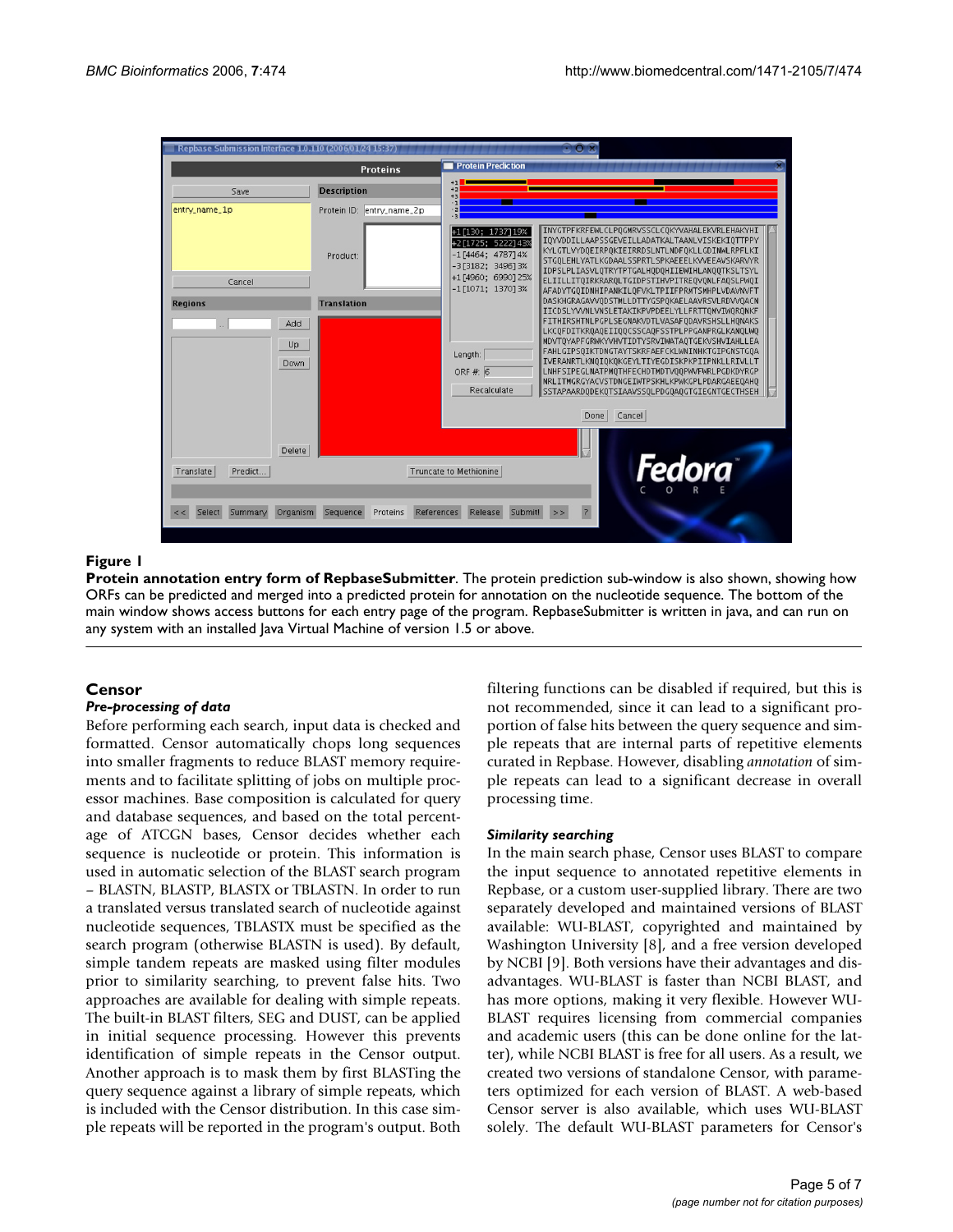"normal", "sensitive", and "rough" modes are described in the Supplementary Material (see Additional file 1). In addition, all BLAST parameters can be overridden by specification on the command line of standalone Censor. The query sequence is scanned against each library of repeats specified using Censor's "-lib" option, in the order in which they are listed. After processing each library, detected repeats are masked out from the query sequence before comparison to the next library.

#### *Post-processing and output*

Censor performs post-processing of BLAST output by removing overlaps and defragmenting detected repeats. The program reports positions of repetitive elements in ".map" files. Figure 2 shows an example of a repeat map. Many methods for evaluating the similarity between two or more homologous sequences exist [10-12]. In the case of transposable elements, even a large indel (insertion or deletion), which corresponds to any uninterrupted alignment gap, can reflect one event in evolution (transpositional insertion or excision) and should impact the value of similarity the same way unrelated to its length. The similarity values output in maps are therefore calculated as follows: *Sim = match\_count/(alignment\_length query\_gap\_length - subject\_gap\_length + gap\_count)* where: *match\_count* = number of matching base positions in alignment; *alignment\_length* = length of alignment, i.e. number of matches + number of mismatches + length of gaps; *query\_gap\_length* = total length of alignment gaps on submitted query sequence; *subject\_gap\_length* = total length of alignment gaps on library sequence; *gap\_count* = number of uninterrupted alignment gaps of any length on either query or subject sequences. In addition to this measure, the Censor output incorporates an alternative similarity measure *Pos*, that is calculated on the basis of positive scores between aligned base pairs. This is typically higher than the previous similarity score, and may be more appropriate for protein alignments. Furthermore, Censor can produce pair-wise alignments of detected repeats using the SWAT algorithm [13]. For these, the similarity reported incorporates an affine gap penalty.

Maps include simple repeats unless the "-nosimple" option was specified. The web-based version of Censor provides a graphical representation of the map in SVG (Scalable Vector Graphics) format, with colour-coding of different repeat types. By default, Censor also produces a ".masked" file containing the original sequence with all detected repeats masked out; and a ".found" file containing the genomic sequence fragments that were detected as matching a known repeat. General information on the query sequence(s) and their repeat content is stored in ".tab" files.

Finally optional tasks are performed, including classification of repeats into subfamilies based on maximum similarity to consensus sequences. Currently the Censor distribution supports only classification of human ALU subfamilies. However other repeat families can be classified after an easy setup process that requires a list of consensus sequences and a hierarchy of subfamilies. A complete description of Censor parameters can be found in the program documentation. Details of BLAST parameters for the available sensitivity modes are given in the Supplementary Material (see Additional file 1).

#### **Conclusion**

The resulting new package, RepbaseSubmitter, facilitates and automates many aspects of Repbase entry creation and maintenance. The program performs numerous checks on formatting of entries, and consistent entry of certain data fields; as well as ensuring that required data are provided.

#### **Availability and system requirements**

Project name: Censor

Project home page: [http://www.girinst.org/censor/](http://www.girinst.org/censor/index.php) [index.php](http://www.girinst.org/censor/index.php)

Operating system(s): Unix/Linux

Programming language: Perl, C++

License: GPL

Any restrictions to use by non-academics: None

Project name: RepbaseSubmitter

Project home page: [http://www.girinst.org/repbase/sub](http://www.girinst.org/repbase/submission.html) [mission.html](http://www.girinst.org/repbase/submission.html)

Operating system(s): Any, with Java Virtual Machine 1.5 or above

Programming language: Java

Other requirements: Java 1.5 or higher

License: GPL

Any restrictions to use by non-academics: None

#### **Authors' contributions**

OK wrote and developed software for Censor and RepbaseSubmitter. AG helped with debugging and feature addition of both programs, and wrote the manuscript. LH did the initial design and coding of Repbasesubmitter. JJ